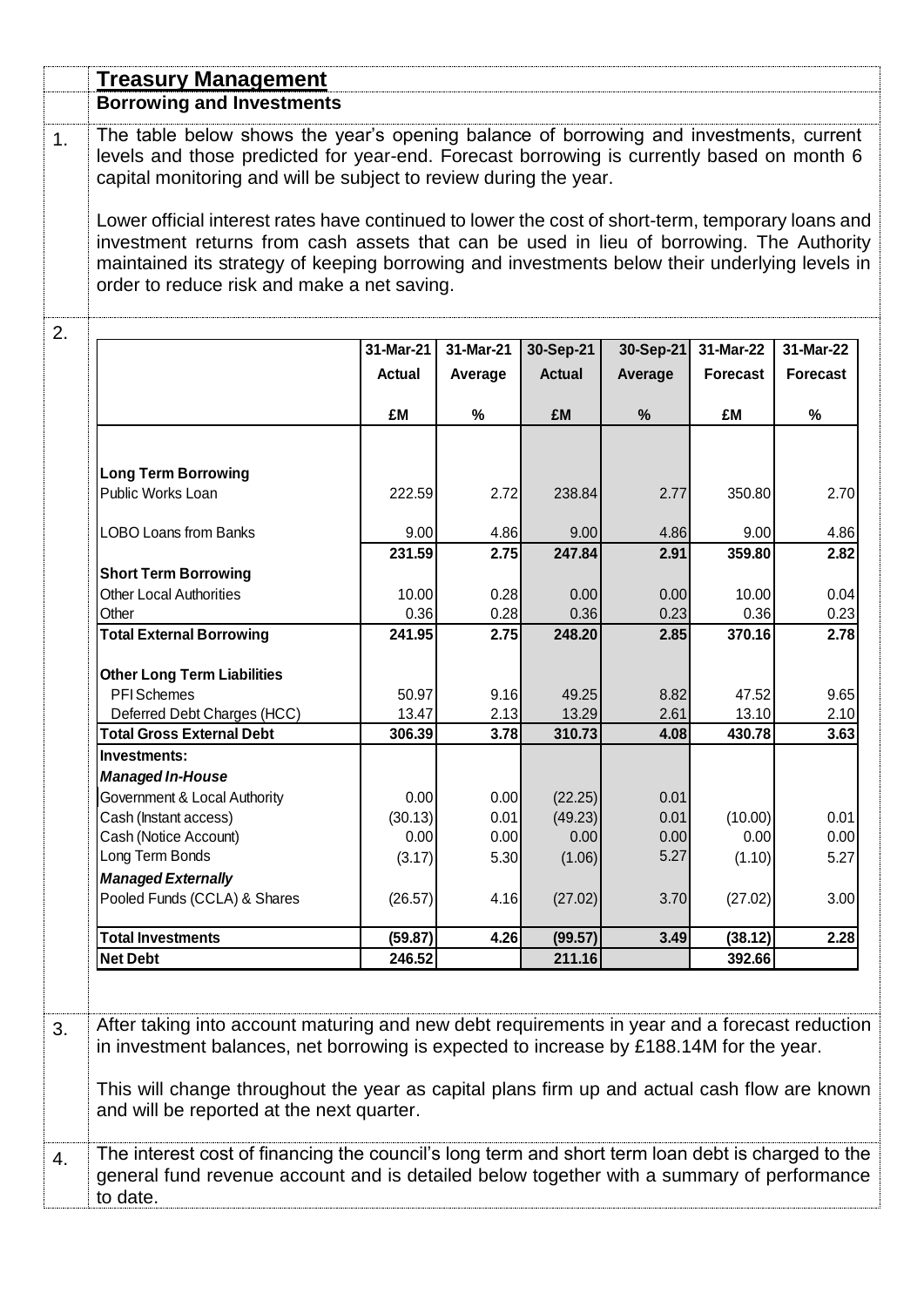| <b>Borrowing</b>                                                                                                                                                                                                                                                                                                                                                                                                                                                                                                                                                                                                                        |
|-----------------------------------------------------------------------------------------------------------------------------------------------------------------------------------------------------------------------------------------------------------------------------------------------------------------------------------------------------------------------------------------------------------------------------------------------------------------------------------------------------------------------------------------------------------------------------------------------------------------------------------------|
| The forecast cost of financing the council's loan debt is £16.54M of which £5.06M relates to the<br>HRA, however this will be subject to movement as the need for further borrowing for the<br>remainder of the year becomes more certain.                                                                                                                                                                                                                                                                                                                                                                                              |
| Short term interest rates have remained low and are likely to do so for the remainder of the year<br>and offer good value, which we will utilise to fund any further borrowing needs in the year,<br>unless an opportunity arises to secure a long term loan at advantageous rates or to provide<br>certainty for the portfolio.                                                                                                                                                                                                                                                                                                        |
| Although we currently do not have any short term debt, we anticipate borrowing before year<br>end to replace maturing long term debt, expected reduction in reserves and to fund the forecast<br>capital programme for the year, until a decision is taken with regards to long term borrowing.<br>Any increase in short term borrowing costs will be offset by a reduction in long term costs. This<br>is later than previously reported as cash flows have remained higher than expected.                                                                                                                                             |
| PWLB: Local authorities can borrow from the PWLB provided they can confirm they are not<br>planning to purchase 'investment assets primarily for yield' in the current or next two financial<br>years, with confirmation of the purpose of capital expenditure from the Section 151 Officer.<br>Acceptable use of PWLB borrowing includes service delivery, housing, regeneration,<br>preventative action, refinancing and treasury management.                                                                                                                                                                                         |
| From 8 <sup>th</sup> September 2021 the settlement time for a PWLB loan was extended from two workings<br>days $(T+2)$ to five working days $(T+5)$ . In a move to protect the PWLB against negative interest<br>rates, the minimum interest rate for PWLB loans has also been set at 0.01% and the interest<br>charged on late repayments will be the higher of Bank of England Base Rate or 0.1%.                                                                                                                                                                                                                                     |
| Competitive market alternatives may be available however, the financial strength of the<br>individual authority and borrowing purpose will be scrutinised by commercial lenders.                                                                                                                                                                                                                                                                                                                                                                                                                                                        |
| <b>Municipal Bonds Agency (MBA):</b> The MBA is working to deliver a new short-term loan<br>solution, available in the first instance to principal local authorities in England, allowing them<br>access to short-dated, low rate, flexible debt. The minimum loan size is expected to be £25<br>million. Importantly, local authorities will borrow in their own name and will not cross guarantee<br>any other authorities.<br>If the Authority intends future borrowing through the MBA, it will first ensure that it has<br>thoroughly scrutinised the legal terms and conditions of the arrangement and is satisfied with<br>them. |
| UK Infrastructure Bank: £4bn has been earmarked for lending to local authorities by the UK<br>Infrastructure Bank. The availability of this lending to local authorities is due to commence in<br>summer 2021 for which there is expected to be a bidding process. Loans will be available for<br>qualifying projects at gilt yields plus 0.6%, which is 0.2% lower than the PWLB certainty rate.                                                                                                                                                                                                                                       |
| <b>Investment</b>                                                                                                                                                                                                                                                                                                                                                                                                                                                                                                                                                                                                                       |
| The Authority received central government funding to support small and medium businesses<br>during the coronavirus pandemic through grant schemes which was temporarily invested in<br>short-dated, liquid instruments such as call accounts and Money Market Funds and led to higher<br>than expected cash flow whilst the cash was being disbursed. Investment balances have<br>ranged between £116.90M and £43.02M during the year and are currently £99.57M.                                                                                                                                                                        |
|                                                                                                                                                                                                                                                                                                                                                                                                                                                                                                                                                                                                                                         |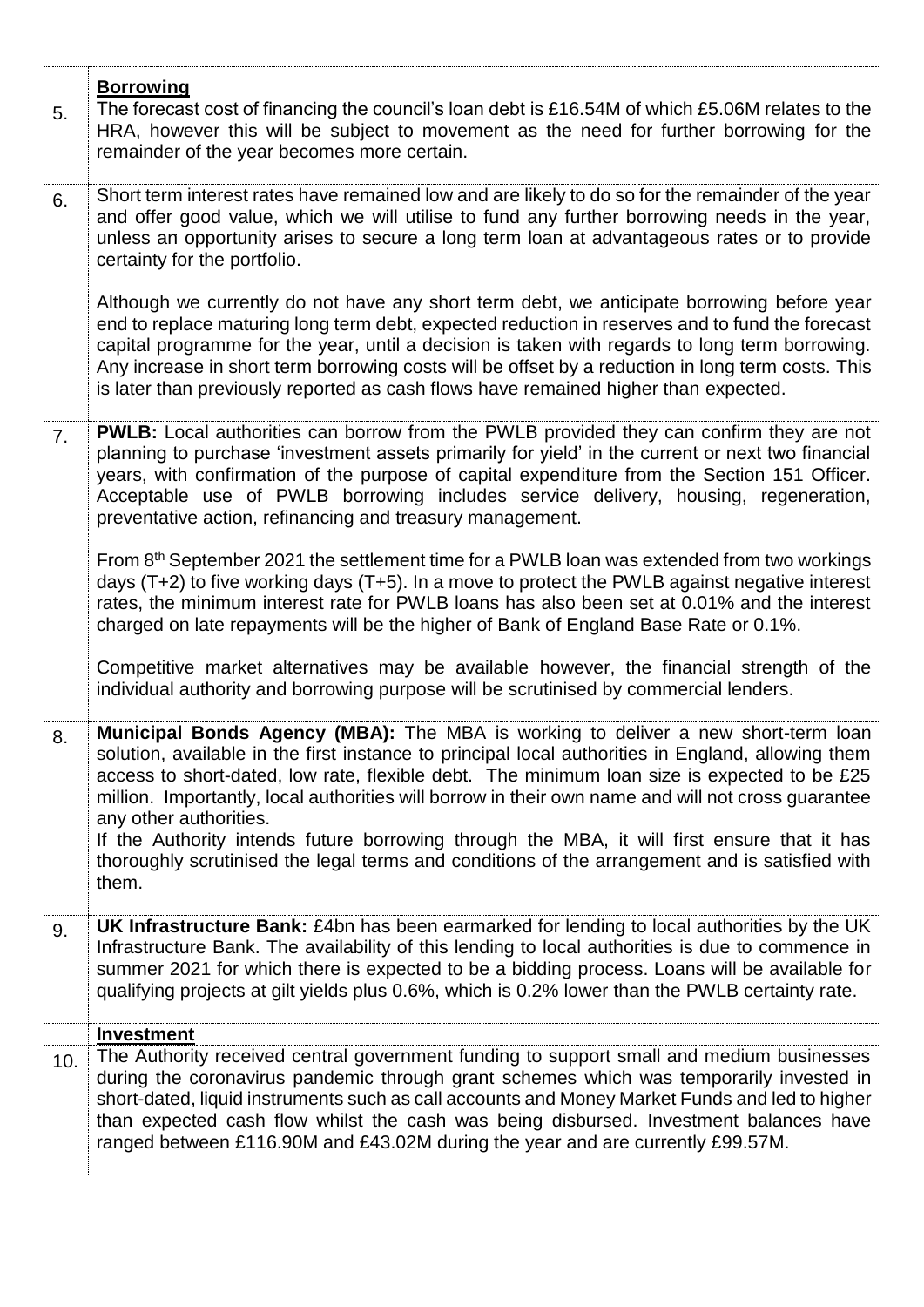|     | Continued downward pressure on short-dated cash means net returns on money market funds<br>are low between 0.02% and zero even after some managers have temporarily lowered their<br>fees. This supports our decision to only borrow for cash flow purposes at this stage as savings<br>on borrowing costs more than offset the loss on short term investments.                                                                                                  |               |               |          |        |      |               |          |        |          |        |               |        |        |
|-----|------------------------------------------------------------------------------------------------------------------------------------------------------------------------------------------------------------------------------------------------------------------------------------------------------------------------------------------------------------------------------------------------------------------------------------------------------------------|---------------|---------------|----------|--------|------|---------------|----------|--------|----------|--------|---------------|--------|--------|
|     | The impact of COVID-19 will continue during the year and will be reported at each quarter and<br>as part of Treasury Reports to Governance Committee.                                                                                                                                                                                                                                                                                                            |               |               |          |        |      |               |          |        |          |        |               |        |        |
|     | <b>External Managed investments</b>                                                                                                                                                                                                                                                                                                                                                                                                                              |               |               |          |        |      |               |          |        |          |        |               |        |        |
| 11. | The council has invested £27M in property funds as an alternative to buying property directly.<br>As previously reported these funds offer the potential for enhanced returns over the longer term<br>but may be more volatile in the shorter term and are managed by professional fund managers<br>which allows the Authority to diversify into asset classes other than cash without the need to<br>own and manage the underlying investments.                 |               |               |          |        |      |               |          |        |          |        |               |        |        |
|     | Because these funds have no defined maturity date but are usually available for withdrawal<br>after a notice period (90 days), their performance and continued suitability in meeting the<br>Authority's investment objectives is regularly reviewed.                                                                                                                                                                                                            |               |               |          |        |      |               |          |        |          |        |               |        |        |
| 12. | Strategic fund investments are made in the knowledge that capital values will move both up<br>and down on months, quarters and even years; but with the confidence that over a three to five-<br>year period total returns will exceed cash interest rates. In light of their performance over the<br>long-term and the Authority's latest cash flow forecasts, investment in these funds has been<br>maintained.                                                |               |               |          |        |      |               |          |        |          |        |               |        |        |
| 13. | The market has continued to improve since year end when the value was reported at £26.28M,<br>and at September 2021 has a value of £28.11M (June 2021, £27.18M) an increase of £1.83M<br>since March and is now £1.11M above the initial investment of £27M.                                                                                                                                                                                                     |               |               |          |        |      |               |          |        |          |        |               |        |        |
|     | The dividend for April to September has been estimated at £0.26M, 3.86% against the original<br>investment. This is lower than 2020/21 which was boosted by a significant level of one-off<br>receipts. If rates remain at this level the total forecast dividend for the year is £1.02M.                                                                                                                                                                        |               |               |          |        |      |               |          |        |          |        |               |        |        |
|     |                                                                                                                                                                                                                                                                                                                                                                                                                                                                  |               |               |          |        |      |               |          |        |          |        |               |        |        |
| 14. | <b>Financial Review and Outlook</b><br>A summary of the external factors, which sets the background for Treasury, as provided by the<br>council's treasury advisors, Arlingclose Ltd, is summarised below. The low for longer interest<br>rate outlook theme that has been at the core of the recommended strategic advice for over a<br>decade remains.<br>Arlingclose's Economic Outlook for the remainder of 2021/22 (based on the October 2021 interest rate |               |               |          |        |      |               |          |        |          |        |               |        |        |
|     | forecast)                                                                                                                                                                                                                                                                                                                                                                                                                                                        |               |               |          |        |      |               |          |        |          |        |               |        |        |
|     |                                                                                                                                                                                                                                                                                                                                                                                                                                                                  | <b>Dec-21</b> | <b>Mar-22</b> | $Jun-22$ | Sep-22 |      | Dec-22 Mar-23 | $Jun-23$ | Sep-23 | $Dec-23$ | Mar-24 | <b>Jun-24</b> | Sep-24 | Dec-24 |
|     | <b>Official Bank Rate</b><br><b>Upside risk</b>                                                                                                                                                                                                                                                                                                                                                                                                                  | 0.00          | 0.15          | 0.00     | 0.25   | 0.25 | 0.25          | 0.25     | 0.25   | 0.25     | 0.25   | 0.25          | 0.25   | 0.25   |
|     | <b>Arlingclose Central Case</b>                                                                                                                                                                                                                                                                                                                                                                                                                                  | 0.10          | 0.10          | 0.25     | 0.25   | 0.25 | 0.50          | 0.50     | 0.50   | 0.50     | 0.50   | 0.50          | 0.50   | 0.50   |
|     | Downside risk                                                                                                                                                                                                                                                                                                                                                                                                                                                    | 0.00          | 0.00          | 0.15     | 0.15   | 0.15 | 0.40          | 0.40     | 0.40   | 0.40     | 0.40   | 0.40          | 0.40   | 0.40   |
| 15. | Arlingclose expects Bank Rate to rise in Q2 2022, which they believe is driven as much by the<br>Bank of England's desire to move from emergency levels as by fears of inflationary pressure.<br>Investors have priced in multiple rises in Bank Rate to 1% by 2024. While Arlingclose believes<br>Bank Rate will rise, it is by a lesser extent than expected by markets.                                                                                       |               |               |          |        |      |               |          |        |          |        |               |        |        |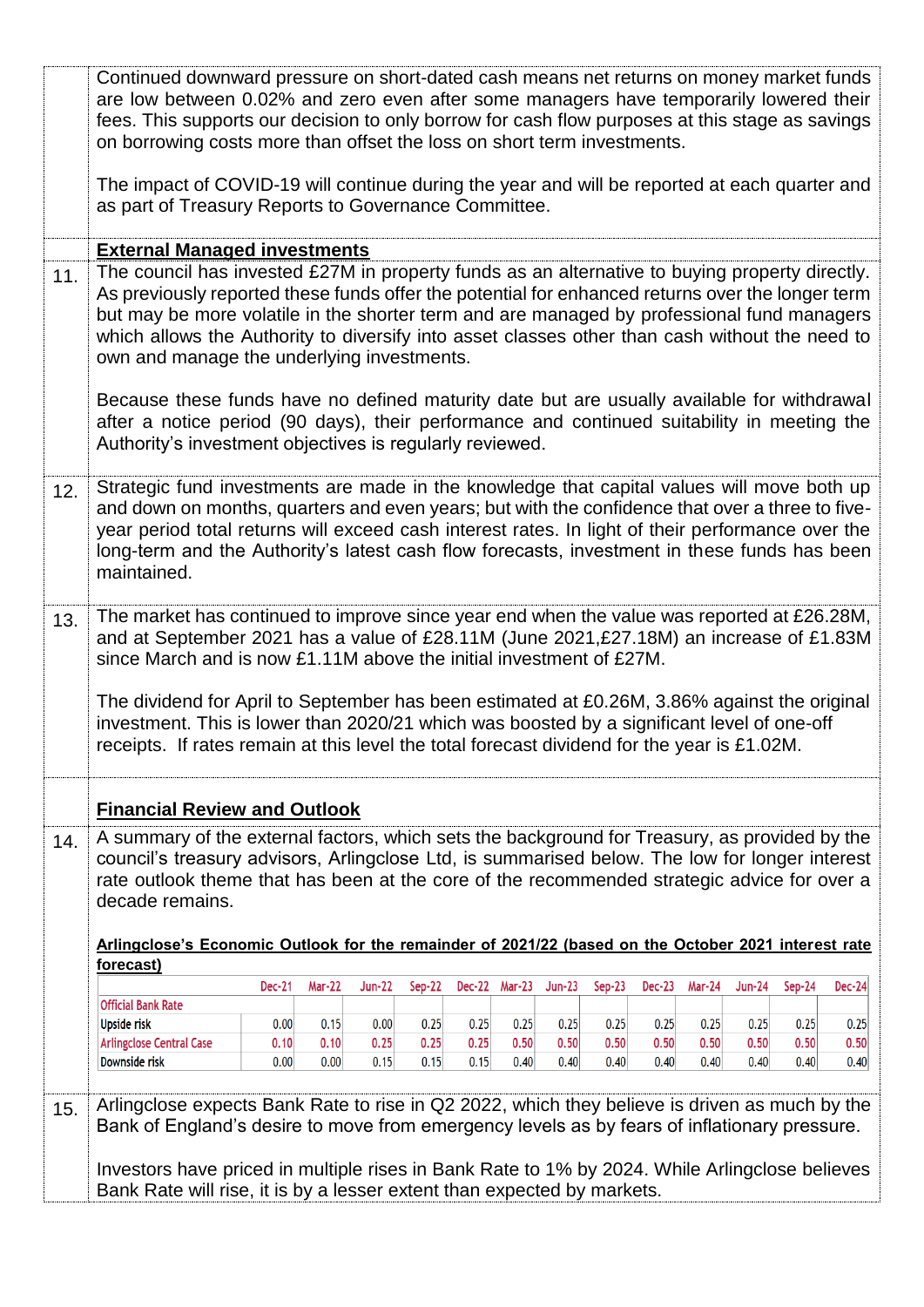| 16. | The global economy continues to recover from the pandemic but has entered a more<br>challenging phase. The resurgence of demand has led to the expected rise in inflationary<br>pressure, but disrupted factors of supply are amplifying the effects, increasing the likelihood of<br>lower growth rates ahead. This is particularly apparent in the UK due to the impact of Brexit.                                                                                                                                                                                                                                                                                                                                                                                                                                                                                                                                                                     |
|-----|----------------------------------------------------------------------------------------------------------------------------------------------------------------------------------------------------------------------------------------------------------------------------------------------------------------------------------------------------------------------------------------------------------------------------------------------------------------------------------------------------------------------------------------------------------------------------------------------------------------------------------------------------------------------------------------------------------------------------------------------------------------------------------------------------------------------------------------------------------------------------------------------------------------------------------------------------------|
| 17. | While Q2 UK GDP expanded more quickly than initially thought, the 'pingdemic' and more<br>latterly supply disruption will leave Q3 GDP broadly stagnant. The outlook also appears weaker.<br>Household spending, the driver of the recovery to date, is under pressure from a combination<br>of retail energy price rises, the end of government support programmes and soon, tax rises.<br>Government spending, the other driver of recovery, will slow considerably as the economy is<br>taken off life support.                                                                                                                                                                                                                                                                                                                                                                                                                                       |
| 18. | Inflation rose to 3.2% in August. A combination of factors will drive this to over 4% in the near<br>term. While the transitory factors affecting inflation, including the low base effect of 2020, are<br>expected to unwind over time, the MPC has recently communicated fears that these transitory<br>factors will feed longer-term inflation expectations that require tighter monetary policy to control.<br>This has driven interest rate expectations substantially higher.                                                                                                                                                                                                                                                                                                                                                                                                                                                                      |
| 19. | The supply imbalances are apparent in the labour market. While wage growth is currently<br>elevated due to compositional and base factors, stories abound of higher wages for certain<br>sectors, driving inflation expectations. It is uncertain whether a broad-based increased in wages<br>is possible given the pressures on businesses.                                                                                                                                                                                                                                                                                                                                                                                                                                                                                                                                                                                                             |
| 20. | Government bond yields increased sharply following the September FOMC and MPC minutes,<br>in which both central banks communicated a lower tolerance for higher inflation than previously<br>thought. The MPC in particular has doubled down on these signals in spite of softer economic<br>data. Bond investors expect higher near-term interest rates but are also clearly uncertain about<br>central bank policy                                                                                                                                                                                                                                                                                                                                                                                                                                                                                                                                     |
| 21. | The MPC appears to be playing both sides, but has made clear its intentions to tighten policy,<br>possibly driven by a desire to move away from emergency levels. While the economic outlook<br>will be challenging, the signals from policymakers suggest Bank Rate will rise unless data<br>indicates a more severe slowdown.                                                                                                                                                                                                                                                                                                                                                                                                                                                                                                                                                                                                                          |
|     | <b>Credit background</b>                                                                                                                                                                                                                                                                                                                                                                                                                                                                                                                                                                                                                                                                                                                                                                                                                                                                                                                                 |
| 22. | Economic recovery from coronavirus pandemic continued to dominate the first half of the<br>financial year. By the end of the period over 48 million people in the UK had received their first<br>dose of a COVID-19 vaccine and almost 45 million their second dose.                                                                                                                                                                                                                                                                                                                                                                                                                                                                                                                                                                                                                                                                                     |
|     | The Bank of England (BoE) held Bank Rate at 0.1% throughout the period and maintained its<br>Quantitative Easing programme at £895 billion, unchanged since the November 2020 meeting.<br>In its September 2021 policy announcement, the BoE noted it now expected the UK economy<br>to grow at a slower pace than was predicted in August, as the pace of the global recovery had<br>shown signs of slowing and there were concerns inflationary pressures may be more persistent.<br>Within the announcement, Bank expectations for GDP growth for the third (calendar) quarter<br>were revised down to 2.1% (from 2.9%), in part reflecting tighter supply conditions. The path of<br>CPI inflation is now expected to rise slightly above 4% in the last three months of 2021, due to<br>higher energy prices and core goods inflation. While the Monetary Policy Committee meeting<br>ended with policy rates unchanged, the tone was more hawkish. |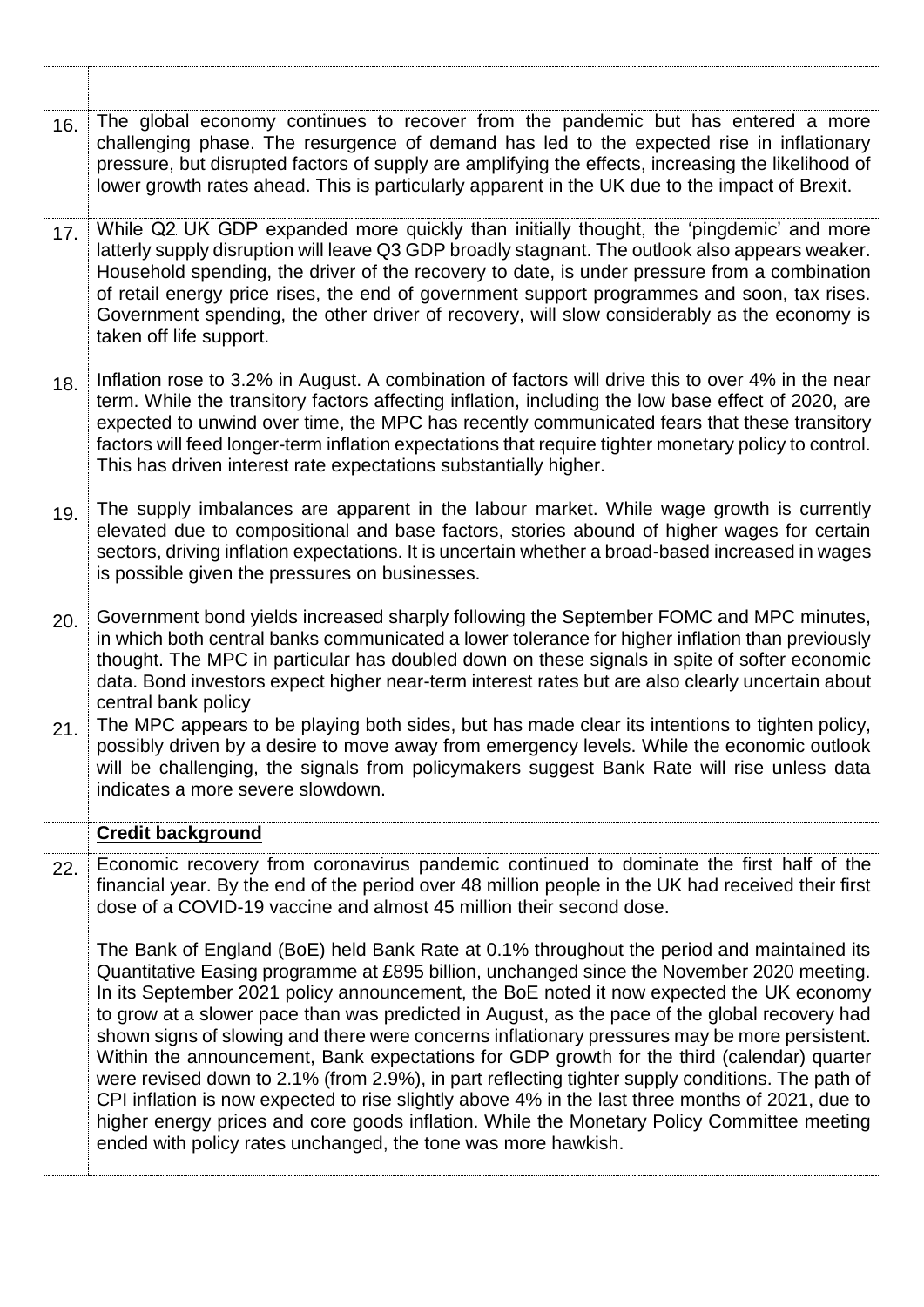|     | Government initiatives continued to support the economy over the quarter but came to an end<br>on 30th September 2021, with businesses required to either take back the 1.6 million workers<br>on the furlough scheme or make them redundant.                                                                                                                                                                                                                                                                                                                                                                                                                                                                           |
|-----|-------------------------------------------------------------------------------------------------------------------------------------------------------------------------------------------------------------------------------------------------------------------------------------------------------------------------------------------------------------------------------------------------------------------------------------------------------------------------------------------------------------------------------------------------------------------------------------------------------------------------------------------------------------------------------------------------------------------------|
| 23. | Monetary and fiscal stimulus together with rising economic growth and the ongoing vaccine<br>rollout programmes continued to support equity markets over most of the period, albeit with a<br>bumpy ride towards the end. The Dow Jones hit another record high while the UK-focused<br>FTSE 250 index continued making gains over pre-pandemic levels. The more internationally<br>focused FTSE 100 saw more modest gains over the period and remains below its pre-crisis<br>peak.                                                                                                                                                                                                                                    |
|     | Inflation worries continued during the period. Declines in bond yields in the first quarter of the<br>financial year suggested bond markets were expecting any general price increases to be less<br>severe, or more transitory, that was previously thought. However, an increase in gas prices in<br>the UK and EU, supply shortages and a dearth of HGV and lorry drivers with companies willing<br>to pay more to secure their services, has caused problems for a range of industries and, in<br>some instance, lead to higher prices.                                                                                                                                                                             |
|     | The 5-year UK benchmark gilt yield began the financial year at 0.36% before declining to 0.33%<br>by the end of June 2021 and then climbing to 0.64% on 30th September. Over the same period<br>the 10-year gilt yield fell from 0.80% to 0.71% before rising to 1.03% and the 20-year yield<br>declined from 1.31% to 1.21% and then increased to 1.37%.                                                                                                                                                                                                                                                                                                                                                               |
|     | The Sterling Overnight Rate (SONIA) averaged 0.05% over the quarter                                                                                                                                                                                                                                                                                                                                                                                                                                                                                                                                                                                                                                                     |
| 24. | The successful vaccine rollout programme is credit positive for the financial services sector in<br>general and the improved economic outlook has meant some institutions have been able to<br>reduce provisions for bad loans. While there is still uncertainty around the full extent of the<br>losses banks and building societies will suffer due to the pandemic-related economic slowdown,<br>the sector is in a generally better position now compared to earlier this year and 2020.                                                                                                                                                                                                                            |
| 25. | At the end of the period Arlingclose had completed its full review of its credit advice on<br>unsecured deposits. The outcome of this review included the addition of NatWest Markets plc<br>to the counterparty list together with the removal of the suspension of Handelsbanken plc. In<br>addition, the maximum duration for all recommended counterparties was extended to 100 days.<br>As ever, the institutions and durations on the Authority's counterparty list recommended by<br>treasury management advisors Arlingclose remain under constant review.                                                                                                                                                      |
|     | <b>Investment Performance</b>                                                                                                                                                                                                                                                                                                                                                                                                                                                                                                                                                                                                                                                                                           |
| 26. | The council's advisors undertake quarterly investment benchmarking across its client base. As<br>reported previously our portfolio was more diversified and at higher interest rates than the<br>average as a result of moving into the bond programme earlier than most clients, but there is<br>now more competition for bonds from both government bodies and other local authorities, so<br>opportunities to replace maturing bonds are limited and we will see a fall in suitable instruments.<br>With this in mind, and following discussions with our advisors, it was decided to move more into<br>property funds, which are a longer term investment, and to short term investments for cash flow<br>purposes. |
| 27. | Our current investments in bonds has reduced from £3M to £1M following maturities in 2021/22<br>and we maintained the property funds at £27M, with all other cash being placed in short term<br>deposits as shown in paragraph 2.                                                                                                                                                                                                                                                                                                                                                                                                                                                                                       |